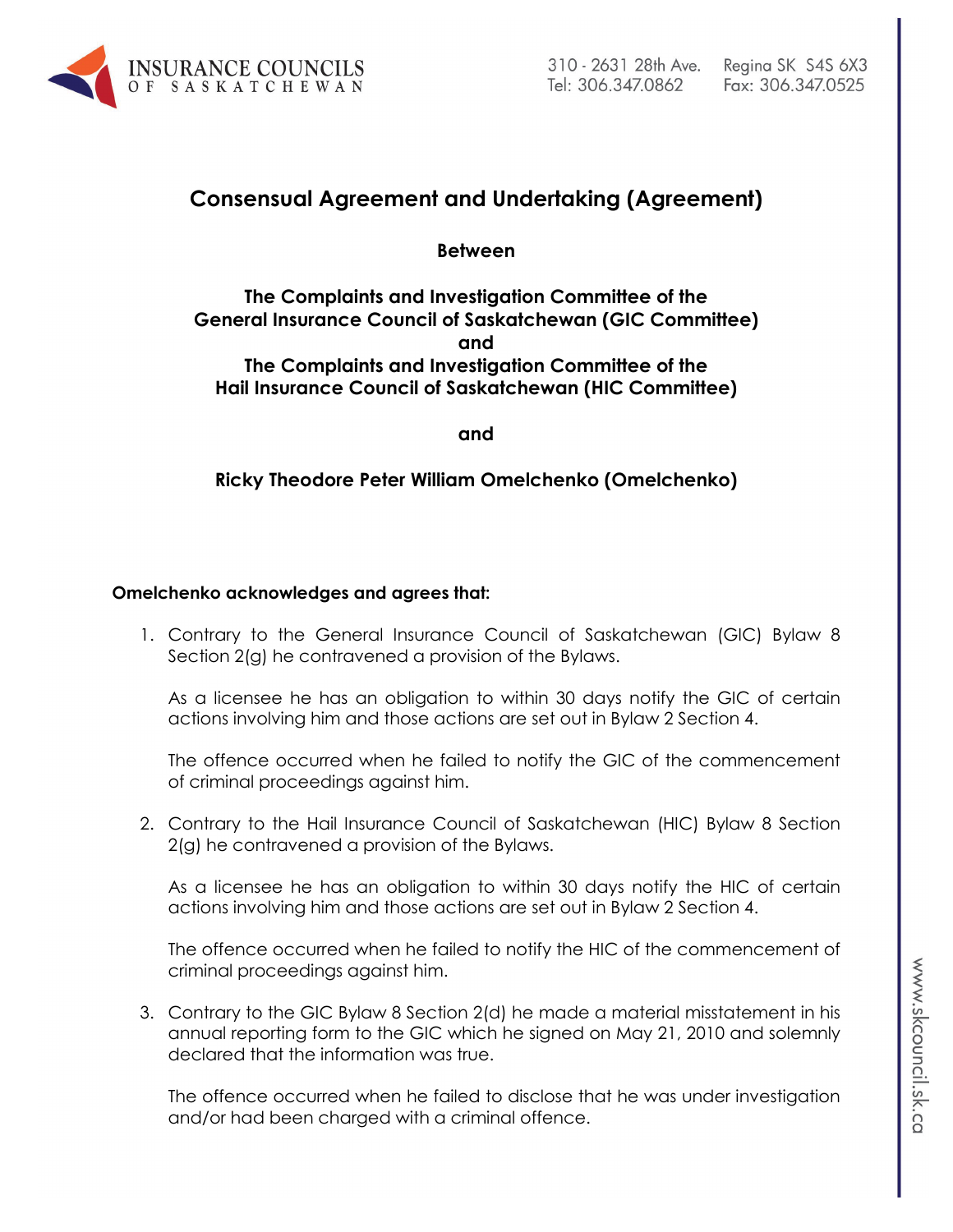4. Contrary to the HIC Bylaw 8 Section 2(d) he made a material misstatement in his annual reporting form to the HIC which he signed on April 13, 2010 and solemnly declared that the information was true.

The offence occurred when he failed to disclose that he was under investigation and/or had been charged with a criminal offence.

- 5. His rights to appear before a Discipline Committee of the GIC and/or the HIC have been explained to him and he fully understands his rights and obligations under the GIC Bylaw 10 and the HIC Bylaw 10.
- 6. He waives his rights to appear before a Discipline Committee of the GIC and/or the HIC and undertakes not to exercise any appeal rights he may have under the GIC Bylaw 10, Section 3 or the HIC Bylaw 10, Section 3 or *The Saskatchewan Insurance Act* (The Act)*,* Section 466.1 (7.1), as it relates to matters set out in this Agreement.
- 7. He has been advised by the GIC Committee and the HIC Committee that it is in his interests to obtain independent legal advice before entering into this Agreement.
- 8. This Agreement does not preclude the GIC Committee or the HIC Committee from pursuing any other investigation against him for activities not identified in this Agreement that may be in violation of Council Bylaws or The Act.
- 9. The GIC Committee and the HIC Committee agree that Omelchenko has been given a conditional discharge by the court and therefore he has not been convicted of any criminal offence.

## **Omelchenko having waived his rights undertakes to:**

- 10. Pay a fine in the amount of \$500.00 for contravention of the GIC Bylaw 8 Section 2(g) and the HIC Bylaw 8 Section 2(g);
- 11. Pay a fine in the amount of \$2,000.00 for contravention of the GIC Bylaw 8 Section 2(d) and the HIC Bylaw 8 Section 2(d); and
- 12. Reimburse the GIC Committee investigation costs and the HIC Committee investigation costs in the total amount of 1,280.00